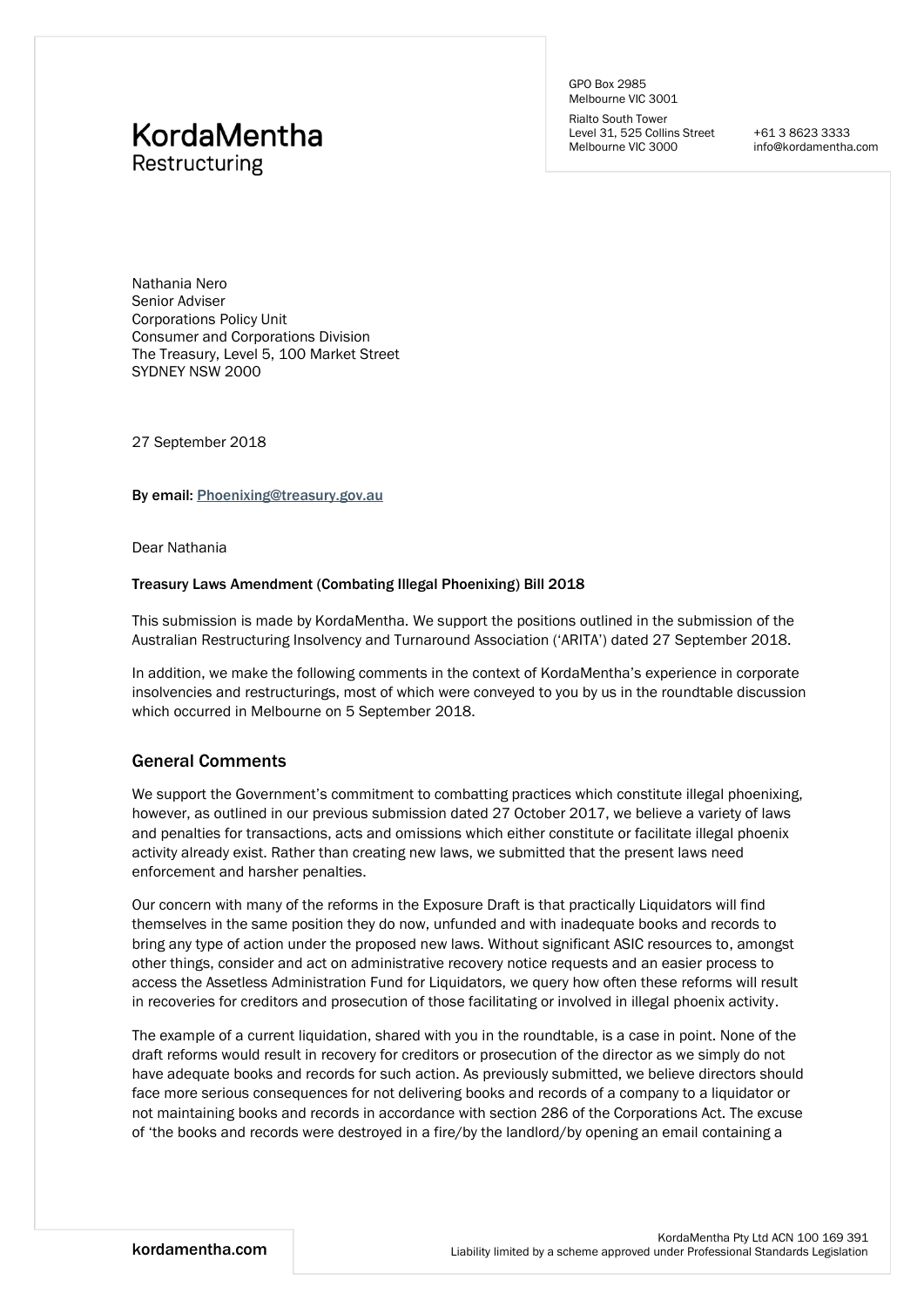## KordaMentha Restructuring

virus' are all too commonly proffered up as excuses by directors as to why they cannot provide evidence which could otherwise prove illegal phoenix activity.

Perhaps consideration should be given to making transactions voidable unless directors can prove to the court otherwise, if assets have been sold/transferred to related entities and the directors of the company cannot provide sufficient evidence documenting the transaction, the value of the transaction and provide sufficient company books and records to prove the assets/liabilities transferred. This should essentially be the information which could be produced to support/evidence a similar transaction with an independent third party.

## Exposure Draft

### *Page 8, Section 588FG (9)*

We find it very difficult to understand what 588FG (9)(b) is trying to convey. The double 'not' makes the section confusing.

### *Page 9, Section 588FGAA*

As mentioned above, our concern with this section is that there will be insufficient ASIC resources to enable ASIC to consider order requests from Liquidators. If there is an increased cost to ASIC, it must not be borne by Registered Liquidators under ASIC's industry funding model. If the cost is to be passed on, it will undermine whatever utility there may be in these orders.

### *Page 29, Improving the accountability of resigning directors*

Under section 205B (5) a company must notify ASIC within 28 days if a person is appointed as a director or stops being a director. The company's obligation to notify ASIC of a director's resignation may be satisfied by the resigning director notifying ASIC themselves. Under section 205A a resigning director may give ASIC written notice of their resignation.

We have previously submitted that 28 days to notify a director's resignation is too long. A period of 14 days (or 10 business days) is more reasonable, particularly if the responsibility for notification attaches to the director individually. If a director is resigning for a proper purpose, they should be eager to see the public details of their resignation updated in as short a time frame as possible.

We consider that the onus under section 205B (5) should be reversed, i.e. a director must notify ASIC and the director's obligation may be satisfied by the company notifying ASIC. If responsibility for notifying ASIC was to attach to the individual director who has resigned, this would provide a direct benefit to directors in that they can obtain certainty that their resignation has been acknowledged and recorded.

Whilst the proposed provisions close one loophole by preventing a director from resigning and leaving a company without a director, they do not close another problematic loophole of companies being deregistered by ASIC for non-lodgement of returns or unpaid review fees (section 601AB (1) and (1A)) without the company being subject of an investigation by a liquidator. In these circumstances, companies are deregistered without someone having to make the declarations required under the voluntary deregistration process under section 601AA including that the company has less than \$1,000 of assets and no liabilities. This is a loophole that can continue to play into the hands of facilitators of phoenix activity.